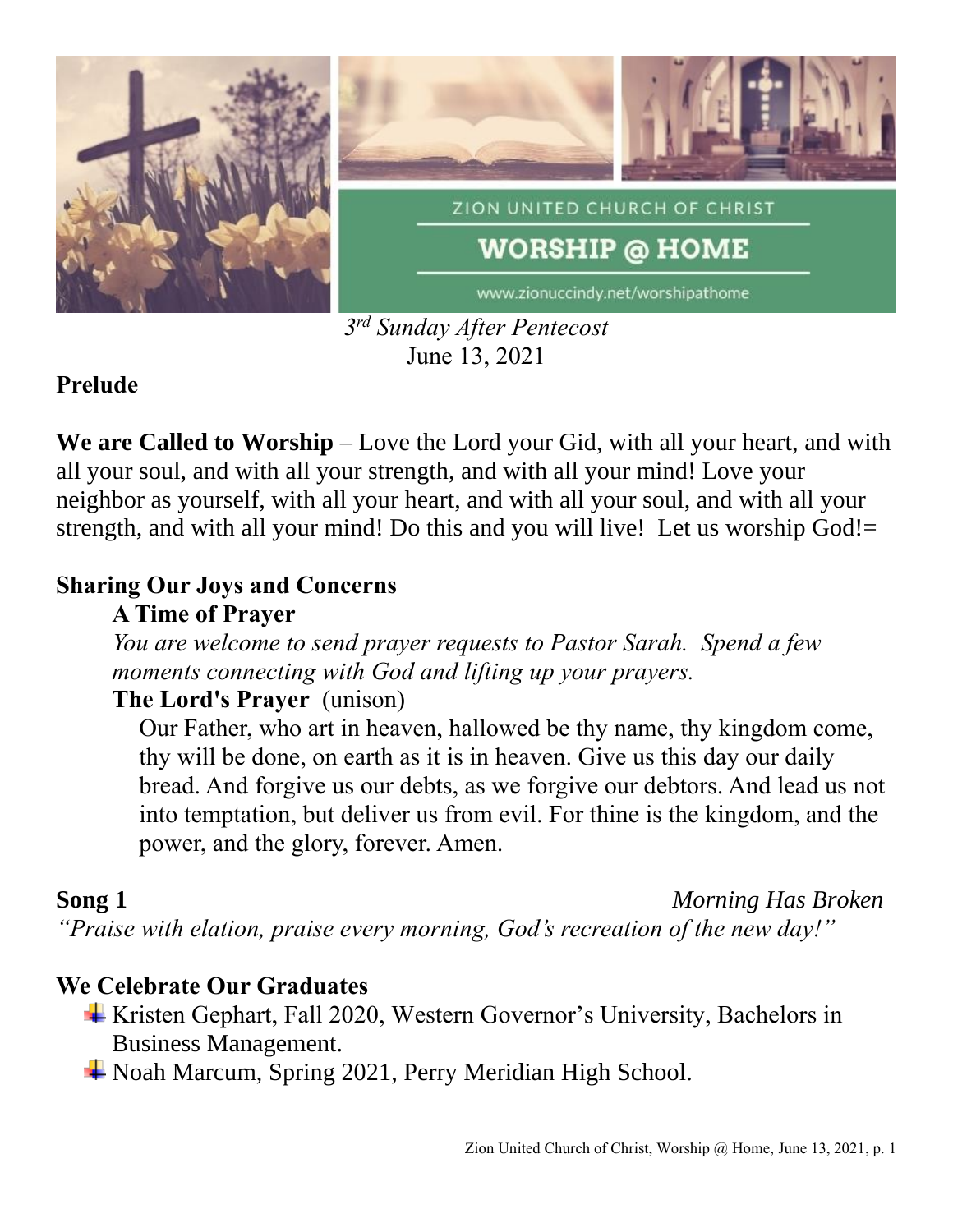*A Blessing for our Graduates*—God, we give you thanks that we can celebrate this milestone in the lives of our friends. Through this particularly challenging year, we give you thanks that your love and guidance was with these graduates each and every moment they sat down to study and learn. We offer our gratitude for the educators who nurtured these students. We celebrate the hard work that Kristen and Noah put in this year as they grew academically and personally on this journey. We praise you for the wisdom that you grant us. Bless these graduates in all that they do going forward. Thank you, God, for these graduates. Amen.

### **We Hear God's Word** Luke 10:25-37 (NRSV)

25 Just then a lawyer stood up to test Jesus. 'Teacher,' he said, 'what must I do to inherit eternal life?' <sup>26</sup>He said to him, 'What is written in the law? What do you read there?' <sup>27</sup>He answered, 'You shall love the Lord your God with all your heart, and with all your soul, and with all your strength, and with all your mind; and your neighbor as yourself.' <sup>28</sup>And he said to him, 'You have given the right answer; do this, and you will live.'

29 But wanting to justify himself, he asked Jesus, 'And who is my neighbor?' <sup>30</sup>Jesus replied, 'A man was going down from Jerusalem to Jericho, and fell into the hands of robbers, who stripped him, beat him, and went away, leaving him half dead. <sup>31</sup>Now by chance a priest was going down that road; and when he saw him, he passed by on the other side.  $32$ So likewise a Levite, when he came to the place and saw him, passed by on the other side.  $33$ But a Samaritan while travelling came near him; and when he saw him, he was moved with pity.  $34$ He went to him and bandaged his wounds, having poured oil and wine on them. Then he put him on his own animal, brought him to an inn, and took care of him. <sup>35</sup>The next day he took out two denarii, gave them to the innkeeper, and said, "Take care of him; and when I come back, I will repay you whatever more you spend." <sup>36</sup>Which of these three, do you think, was a neighbor to the man who fell into the hands of the robbers?' <sup>37</sup>He said, 'The one who showed him mercy.' Jesus said to him, 'Go and do likewise.'

**Meditation** *Who Is My Neighbor?*

**Song 2** *Called as Partners In Christ's Service "Christ's example, Christ's inspiring, Christ's clear call to work and worth, let us follow, never faltering, reconciling folk on earth. Men and women, richer, poorer, all God's people, young and old, blending human skills together gracious gifts from*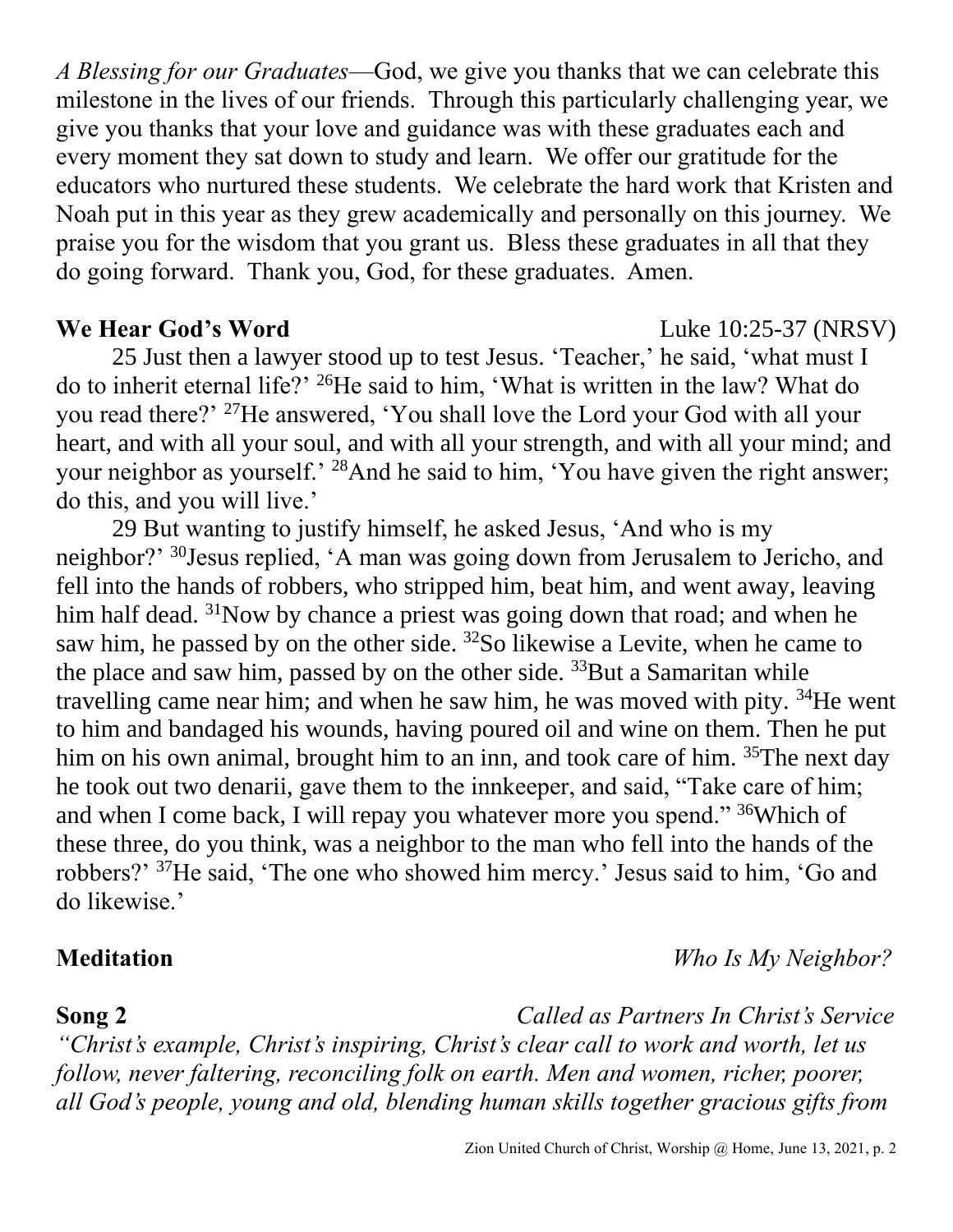# *God unfold."*

# **We Respond to God's Word with Our Giving**

**Invitation –** As a redeemed people, we live for giving thanks! We understand that everything we do and everything we have, comes from God, whose unconditional love lift us up each day. Let us continue our thanksgiving, with grateful hearts, by giving of what God has provided.=

**June Benevolence** – This June we ask that you consider supporting our wider church family with the Our Church's Wider Mission (OCWM) offering. Most of this offering stays right here in the Indiana-Kentucky Conference to support the passionate and vibrant leadership of our conference staff and to support programing that strengthens our churches. The mission of the Indiana-Kentucky Conference is to "live in covenant, connecting and equipping local ministries to love and serve like Jesus."

You can mail your offerings to our office or give online at www.zionuccindy.net/donate

**Riley Crayon Drop Blessing** – Today we want to especially lift up the gifts that have been given for our Riley Crayon Drop. Our church family here at Zion and the wider community—our neighbors, near and far—came together to make a difference in the lives of Riley Kids. We feel such deep gratitude for the generosity of all those who came together to support this project those who brought in crayons, those who offered financial resource, those who made our individual crayon packets, those who planned and coordinated this project. Each and every one of you made a difference. Today we celebrate that God called us to serve our neighbors and to put our love of neighbor into action.

We are excited to announce that we collected over 18,000 crayons!!! Last year we collected 6,120. We nearly tripled our efforts this year. That means approximately 4,500 patients at Riley Hospital for Children will have a little more joy and fun in their lives as they go through some hard and scary things.

### **Doxology**